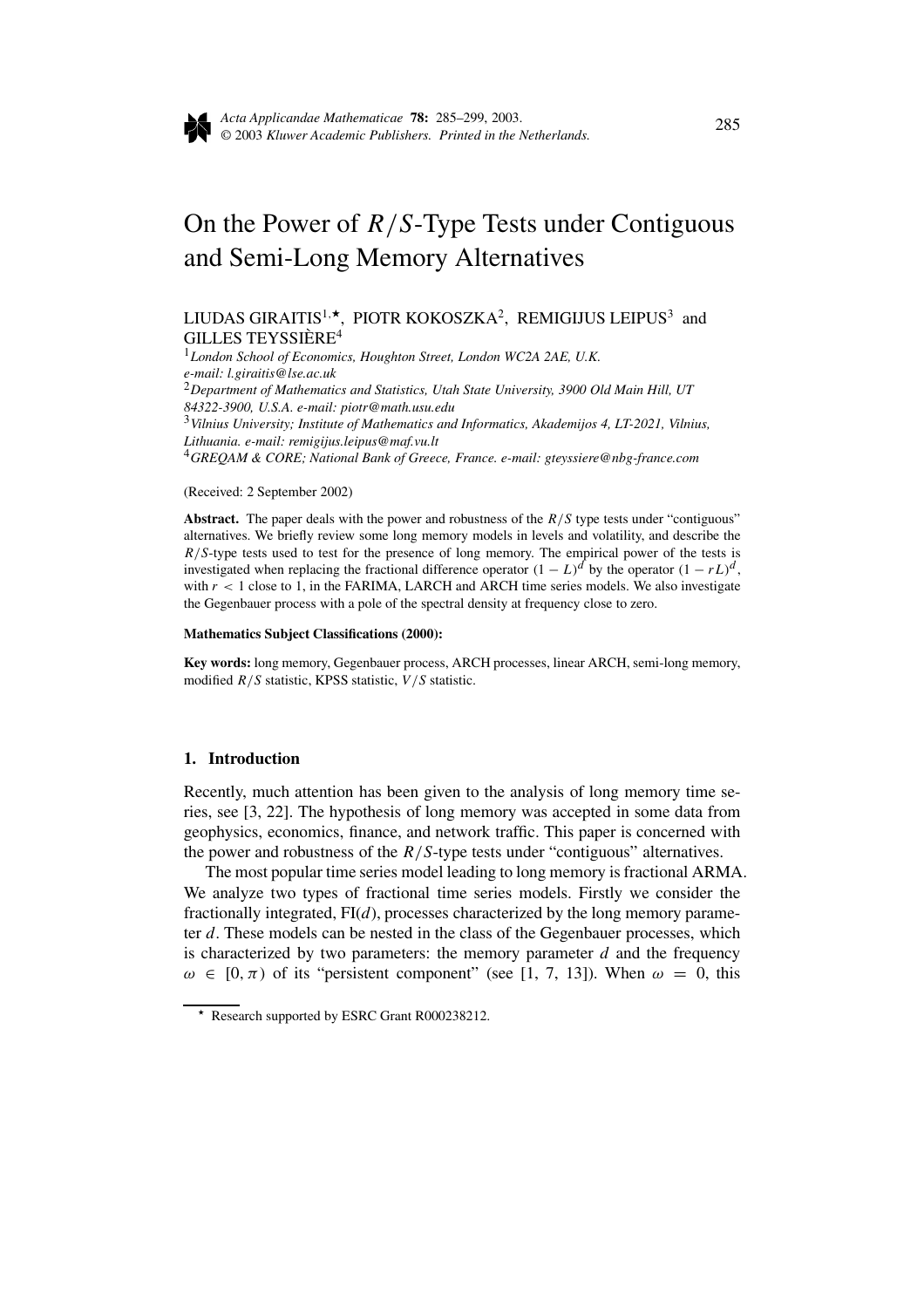process reduces to the FI(2*d*) time series. We consider the Gegenbauer process as a "contiguous alternative" for *ω* in a close neighborhood of zero.

The second class of processes defined using the fractional difference operator  $(1 - L)^d$  are the long memory ARCH processes, introduced by Robinson [21], and the long memory linear ARCH (LARCH) process introduced by Giraitis, Robinson and Surgailis [10]. We define as contiguous alternatives to these processes, the ones obtained by replacing the fractional difference operator by the mixed operator  $(1 - rL)^d$  with  $r \in (0, 1)$ , introduced by Giraitis, Kokoszka and Leipus [8] for the class of ARCH( $\infty$ ) processes.

The paper is organized as follows. We present in Section 2 the family of fractional ARMA models. The long-range dependent volatility processes are reviewed in Section 3. Section 4 introduces the test statistics. In Section 5 we provide some Monte Carlo results on the power of these tests. The results are summarized in Section 6.

#### **2. Fractional ARMA models**

Usually a long memory  $(LM)$  process  $Y_t$  can be characterized by a single parameter  $d \in (0, 1/2)$ , called the degree of memory of the process, which controls the shape of the spectrum of the process near the zero frequency and the hyperbolic rate of decay of its autocorrelation function (ACF). More precisely, the spectral density,  $f(\lambda)$ , of the long memory process is approximated in the neighborhood of the zero frequency by

$$
f(\lambda) \sim C \lambda^{-2d}
$$
 as  $\lambda \to 0_+$ ,  $0 < C < \infty$ ,

thus,  $f(\lambda) \to \infty$  as  $\lambda \to 0_+$ . (In the sequel, C stands for generic constant which may change from line to line.) Under additional regularity assumptions of *f* the ACF  $\rho(k)$  of LM process has the following asymptotic behavior:

$$
\rho(k) \sim C k^{2d-1} \quad \text{as } k \to \infty.
$$

As a consequence, for  $0 < d < 1/2$ ,  $\sum_{k=-\infty}^{\infty} |\rho(k)| = \infty$ . This property of absolute nonsummability of autocorrelations is often considered as a definition of long memory and is satisfied by the fractional ARMA models: the fractionally integrated ARMA and the Gegenbauer process. They have an autoregressive (AR) representation:

$$
(1-\alpha(L))Y_t=\varepsilon_t,
$$

where  $\varepsilon_t$  are i.i.d.  $N(0, \sigma^2)$  random variables and  $\alpha(L) \equiv \sum_{j=1}^{\infty} \alpha_j L^j$  has coefficients with the following rate of decay:

$$
\alpha_j = O(j^{-1-d})
$$
 as  $j \to \infty$ .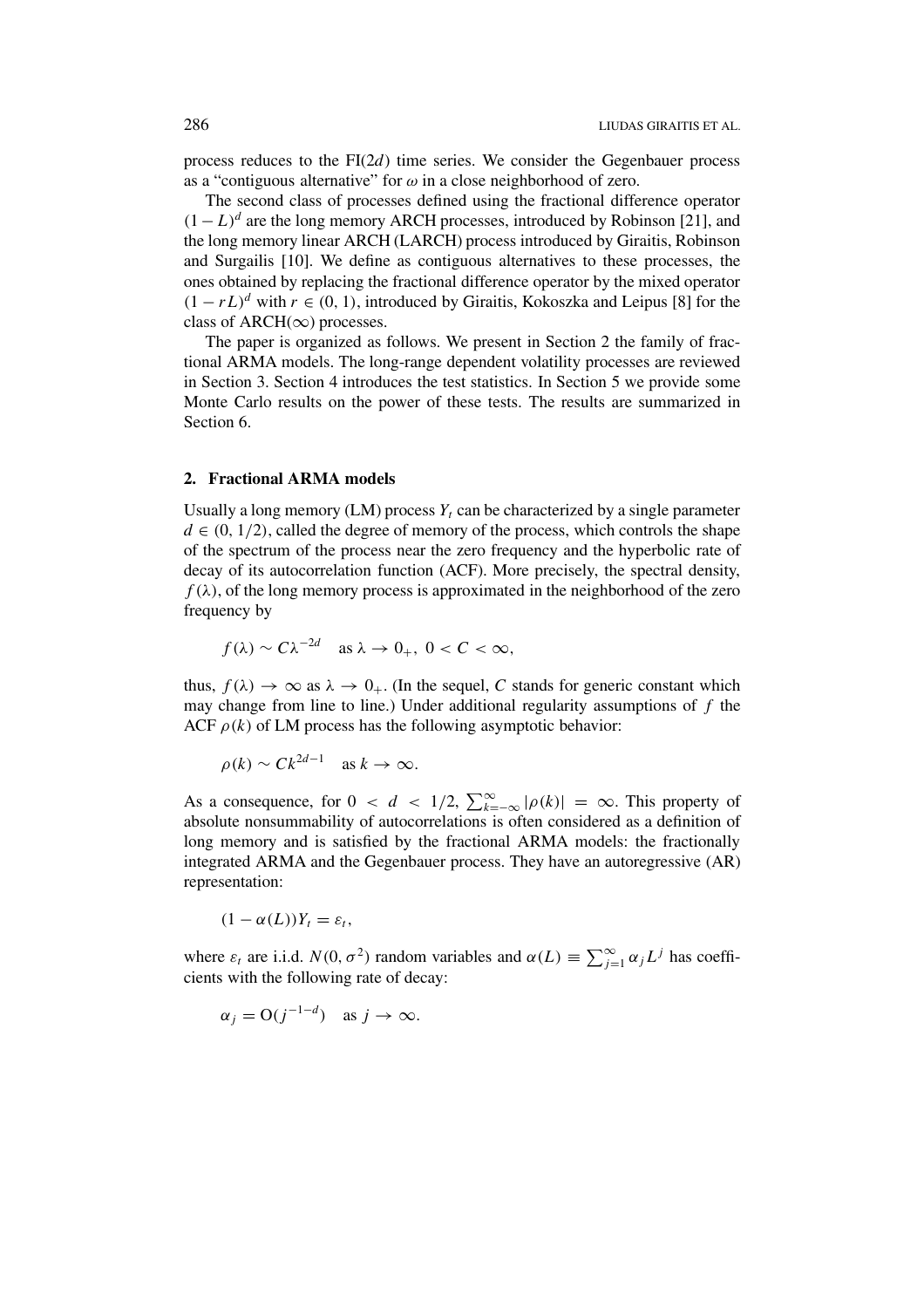Recall that for the fractionally integrated, FI(*d*), or FARIMA(0*,d,* 0) process  $\alpha(L) = 1 - (1 - L)^d$ , see [12, 14]. The ACF of a FI(*d*) process and its asymptotics are given by

$$
\rho(k) = \frac{\Gamma(1-d)\Gamma(k+d)}{\Gamma(d)\Gamma(k+1-d)}, \qquad \rho(k) \sim \frac{\Gamma(1-d)}{\Gamma(d)} k^{2d-1} \quad \text{as } k \to \infty,
$$

where  $\Gamma(\cdot)$  denotes the gamma function. The spectral density of a  $FI(d)$  process is equal to

$$
f(\lambda) = \frac{\sigma^2}{2\pi} (2|\cos \lambda - 1|)^{-d}, \qquad f(\lambda) \sim \frac{\sigma^2}{2\pi} \lambda^{-2d} \quad \text{as } \lambda \to 0_+,
$$

which means that the  $FI(d)$  process is characterized by a "persistent component" at frequency zero. The coefficients of the AR representation of the fractional Gaussian noise FI*(d)* are given by

$$
\alpha_j = \frac{-\Gamma(j-d)}{\Gamma(-d)\Gamma(j+1)}, \qquad \alpha_j \sim \frac{-1}{\Gamma(-d)} j^{-1-d} \quad \text{as } j \to \infty.
$$

The Gegenbauer process, suggested by Hosking in the conclusion of [14] and studied independently in [1] and [13], depends on two parameters characterizing a persistent component at frequency *ω* and the degree of memory *d*. The AR representation of this process is

$$
(1 - 2\cos \omega L + L^2)^d Y_t = \varepsilon_t, \quad \omega \in [0, \pi), \ \varepsilon_t \sim N(0, \sigma^2).
$$

If  $\omega = 0$ , this process reduces to a FI(2*d*) process. The Gegenbauer process can be interpreted as an  $AR(\infty)$  process with coefficients

$$
\alpha_j = \sum_{k=0}^{\lfloor j/2 \rfloor} \frac{(-1)^{k+1} \Gamma(-d+j-k) (2 \cos \omega)^{j-2k}}{\Gamma(-d) \Gamma(k+1) \Gamma(j-2k+1)},
$$
  

$$
\alpha_j \sim -\frac{\cos ((j-d)\omega + (d\pi/2))}{\Gamma(-d) \sin^{-d}(\omega)} \left(\frac{2}{j}\right)^{1+d} \text{ as } j \to \infty,
$$

where  $\lceil \cdot \rceil$  indicates integer part. The process has an infinite MA representation:

$$
Y_t = (1 - 2\cos\omega L + L^2)^{-d} \varepsilon_t = \sum_{j=0}^{\infty} c_j \varepsilon_{t-j},
$$
\n(2.1)

where the  $c_i$  are orthogonal Gegenbauer polynomial coefficients, recursively defined as:

$$
c_0 = 1,
$$
  $c_1 = 2d \cos \omega,$   
\n $c_j = 2 \cos \omega \left( \frac{d-1}{j} + 1 \right) c_{j-1} - \left( 2 \frac{d-1}{j} + 1 \right) c_{j-2}.$ 

Gray *et al.* [13] have demonstrated the following theorem on stationarity and invertibility of this process: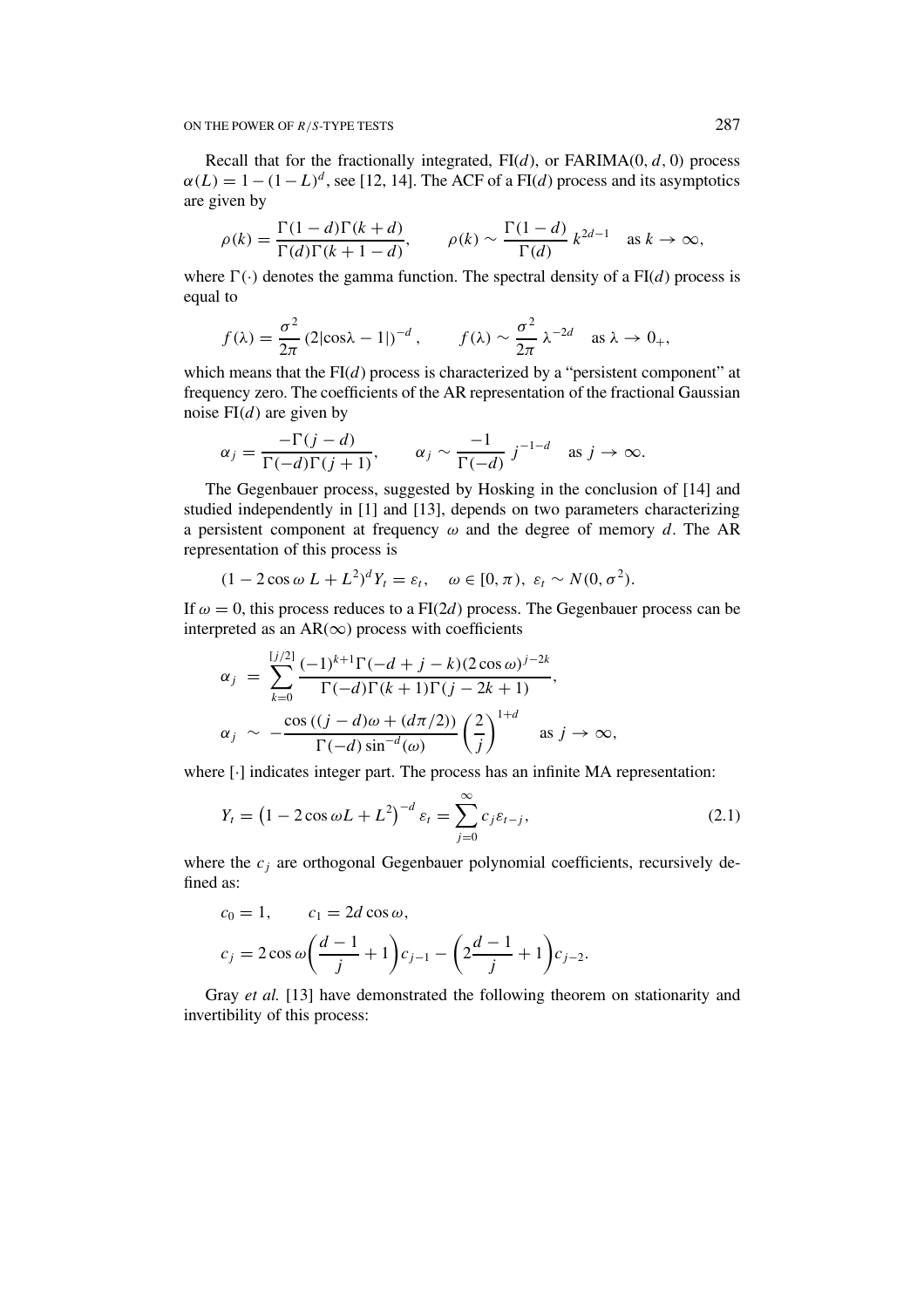**THEOREM 2.1.** *The Gegenbauer process*  $Y_t$  *is stationary if either*  $|\cos \omega| < 1$ *and*  $d < 1/2$ , or  $|\cos \omega| = 1$  *and*  $d < 1/4$ . The Gegenbauer process  $Y_t$  is invertible  $if$  *either*  $|\cos \omega| < 1$  *and*  $d > -1/2$ *, or*  $|\cos \omega| = 1$  *and*  $d > -1/4$ *.* 

The spectral density of a Gegenbauer process is equal to

$$
f(\lambda) = \frac{\sigma^2}{2\pi} (2|\cos \lambda - \cos \omega|)^{-2d},
$$
  

$$
f(\lambda) \sim \frac{\sigma^2}{2\pi} (2 \sin \omega)^{-2d} |\lambda - \omega|^{-2d} \text{ as } \lambda \to \omega.
$$

Thus, when  $d \in (0, 1)$ , the spectral density has a pole at frequency  $\omega$ , which means that this process has a persistent component at frequency *ω*. The ACF behaves like a cosine wave damped by a hyperbolically decaying sequence:

$$
\rho(k) \sim C k^{2d-1} \cos(k\omega) \quad \text{as } k \to \infty,
$$

where the constant *C* depends on *d* and  $\omega$ . Obviously the  $\rho(k)$  are summable but their absolute values are not.

The authors of [14] and [12] proposed the generalization of the I(*d*) processes, fractionally integrated ARMA, or FARIMA(*p, d, q*), processes defined as

$$
\Phi(L)(1-L)^d(Y_t-\mu)=\Theta(L)\varepsilon_t, \quad \varepsilon_t \sim N(0,\sigma^2),
$$

where  $\Phi(L)$  and  $\Theta(L)$  are the AR and MA lag polynomials of respective orders *p* and *q*, which are co-prime on the set of polynomials with real coefficients and with roots outside the unit disk,  $\mu$  is the unknown mean of the process.

Similarly, Gray *et al.* [13] generalized the Gegenbauer process to the Fractionally Generalized ARMA process, GARMA(*p, d, q*), defined as

$$
\Phi(L)(1-2\cos\omega L + L^2)^d (Y_t - \mu) = \Theta(L)\varepsilon_t, \quad \varepsilon_t \sim N(0, \sigma^2).
$$

## **3. Long-range dependent volatility processes**

Robinson [21] introduced the class of  $\text{ARCH}(\infty)$  processes defined as:

$$
r_t = \sigma_t \varepsilon_t, \qquad \sigma_t^2 = \omega + \psi(L) r_t^2,
$$

where  $\omega \geq 0$ ,  $\psi(L) = \sum_{i=1}^{\infty} \psi_i L^i$  is an infinite order lag polynomial with coefficients  $\psi_i$  which are nonnegative and have asymptotically the following hyperbolic rate of decay

$$
\psi_j \sim C j^{-1-d}.
$$

Particular parameterizations of the ARCH( $\infty$ ) process are the LM-ARCH of [6] and the so-called fractionally integrated GARCH (FIGARCH) model of [2]. Both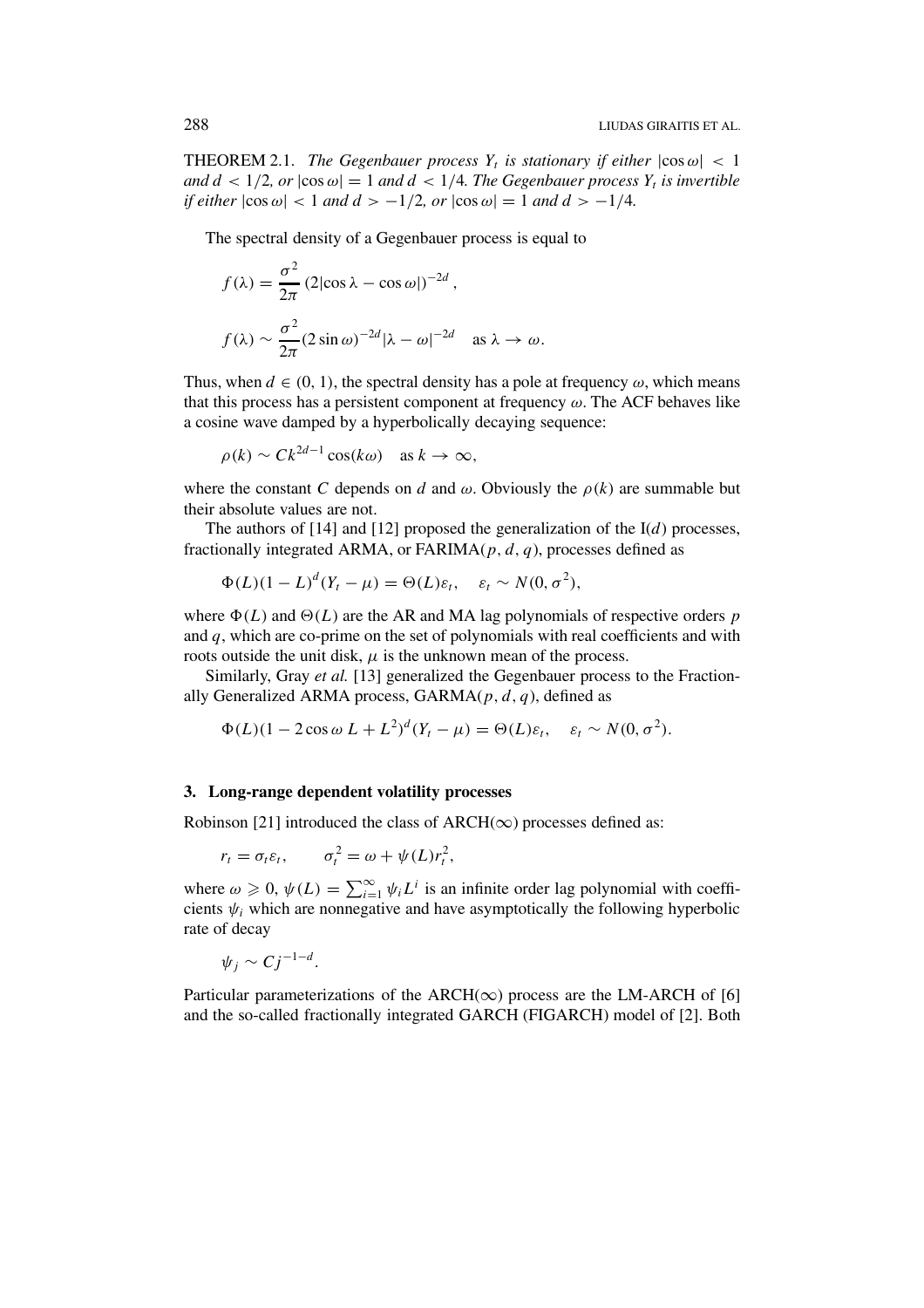these models involve the fractional difference operator  $(1 - L)^d$ . In general, the existence of stationary solution for the latter classes have not been theoretically established, see [8, 11, 16]. However, if we replace the fractional difference operator *(*1−*L*)<sup>*d*</sup> by the new operator  $(1 - rL)^d$  with  $r \in (0, 1)$ , i.e.  $\psi(L) = (1 - rL)^d$ , the modified fractionally integrated GARCH does admit a stationary solution, see [8]. With this operator which mixes hyperbolic and exponential decay, we define a contiguous alternative, called the semi-long memory ARCH, semi LM-ARCH. The ACF of this process satisfies

$$
\rho(k) \sim C k^{d-1} r^k.
$$

[23] considered several nonlinear long memory ARCH processes, and their semi-long memory versions. A process of interest is the semi-long memory nonlinear GARCH process defined as

$$
\sigma_t^{\delta} = \omega + \beta \sigma_{t-1}^{\delta} + \left(1 - \beta L - (1 - \phi L) (1 - r L)^{d}\right) |\varepsilon_t + \gamma \sigma_t|^{\delta}.
$$

In Table I we present the estimated parameters of a semi LM NGARCH model for the long series of S&P 500 index (period 1929–1994) by using the pseudo maximum likelihood estimator and the assumption that the innovations are *t*-distributed with  $\eta$  degrees of freedom. We assume that the conditional mean is a MA(1) process accounting for the mild correlation caused by differences in closing times, i.e.,

$$
r_t = \mu + \theta \varepsilon_{t-1} + \varepsilon_t, \quad \varepsilon_t \sim t(\eta).
$$

Thus, the BIC restrictive criterion would favor the semi-long memory model, although this model has an additional parameter.

| Parameters | <b>Estimated parameters</b> | Estimated parameters, with $r = 1$ |
|------------|-----------------------------|------------------------------------|
| $\mu$      | 0.0387(0.0058)              | 0.0416(0.0058)                     |
| $\theta$   | 0.1409(0.0084)              | 0.1423(0.0086)                     |
| $\omega$   | 0.0244(0.0058)              | 0.0305(0.0062)                     |
| β          | 0.3753(0.0744)              | 0.5676(0.0330)                     |
| d          | 0.2958(0.0299)              | 0.3719(0.0245)                     |
| r          | 0.9981(0.0005)              | 1.0000                             |
| φ          | 0.2022(0.0559)              | 0.2364(0.0343)                     |
| $\gamma$   | $-0.7102(0.0405)$           | $-0.6038(0.0271)$                  |
| δ          | 1.5413(0.0647)              | 1.3588(0.0498)                     |
| η          | 6.6380(0.3544)              | 6.5206(0.3467)                     |
| BIC        | $-41890.50$                 | $-41959.44$                        |

*Table I.* Estimation results (S.E. in parentheses)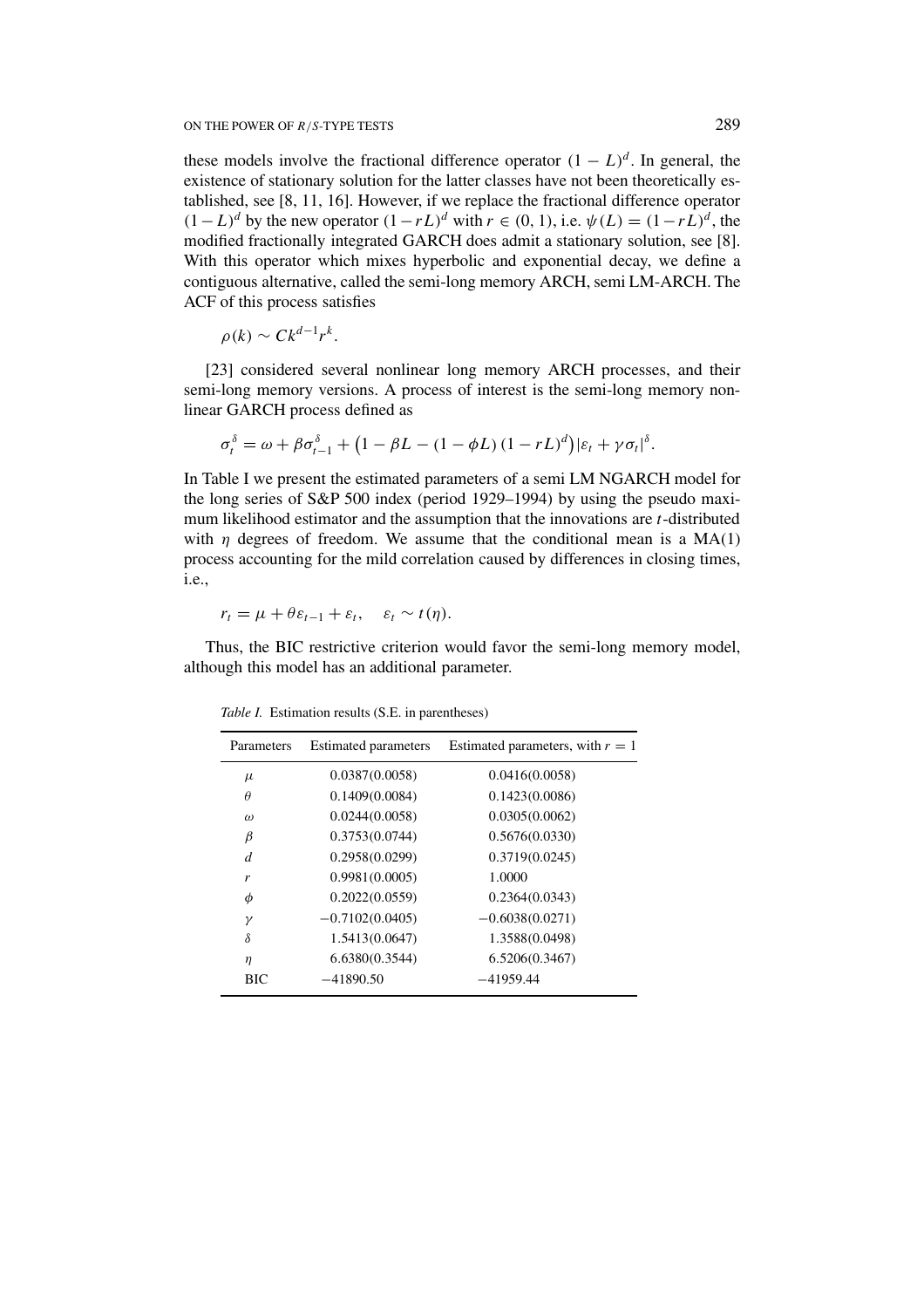Note that a short memory alternative, but not contiguous, is obtained when  $d = 0$ . If  $\psi(L)$  is a *p*-order lag-polynomial, the process is a ARCH(*p*) process, while if  $\psi(L)$  is defined as the ratio of two finite order lag polynomials without common roots, the process is a GARCH one.

The long memory linear ARCH, henceforth LM-LARCH, process developed in [10], is defined as

$$
r_t = \sigma_t \varepsilon_t, \quad \sigma_t = \alpha + \sum_{j=1}^{\infty} \psi_j r_{t-j}, \tag{3.1}
$$

where the  $\psi_j$  have the rate of decay  $\psi_j \sim Cj^{d-1}$ , with  $d \in (0, 1/2)$ . [10] have shown that under the condition

$$
L(E\varepsilon_0^4)^{1/2} \sum_{j=1}^{\infty} \psi_j^2 < 1,\tag{3.2}
$$

where  $L = 7$  for the Gaussian case and  $L = 11$  in other cases, there exist a stationary solution to Equation (3.1), such that the sequence of squares  $\{r_t^2\}_{t=1}^\infty$  has a covariance function the rate of decay of which is  $\rho(k) \sim L(k)k^{2d-1}$  as  $k \to \infty$ , where  $L(k)$  is a slowly varying function. The coefficients  $\psi_i$  can be the ones of the MA form of the FARIMA process, i.e.,

$$
\psi(L) = 1 + \sum_{j=1}^{\infty} \frac{1 - \theta(L)}{1 - \phi(L)} (1 - L)^{-d}.
$$

As before, we define a contiguous short-memory alternative by replacing the fractional difference operator  $(1 - L)^d$  by the mixed operator  $(1 - rL)^d$ . However, unlike for the LM-ARCH case, the limit process when  $r = 1$  does exist.

## **4.** *R/S***-Type Tests**

[19] proposed a semi-parametric test for the existence of long memory based on Hurst's [15] statistic, with a different normalization for making it more robust to some form of short-range dependence. This statistic is based on the range of the partial sum process  $S_k = \sum_{j=1}^k (Y_j - \bar{Y}_n)$  and is defined by

$$
R/S(q) = \frac{\max_{1 \leq k \leq n} S_k - \min_{1 \leq k \leq n} S_k}{\hat{\sigma}(q)},
$$

where  $\hat{\sigma}(q)$  is defined in (4.1) below,  $\bar{Y}_n = n^{-1} \sum_{i=1}^n Y_i$ . Kwiatkowski *et al.* [17], henceforth KPSS, modified the  $R/S(q)$  statistic by replacing the range of the partial sum process by its sample second moment:

$$
KPSS(q) = \frac{1}{n^2 \hat{\sigma}^2(q)} \sum_{k=1}^n S_k^2.
$$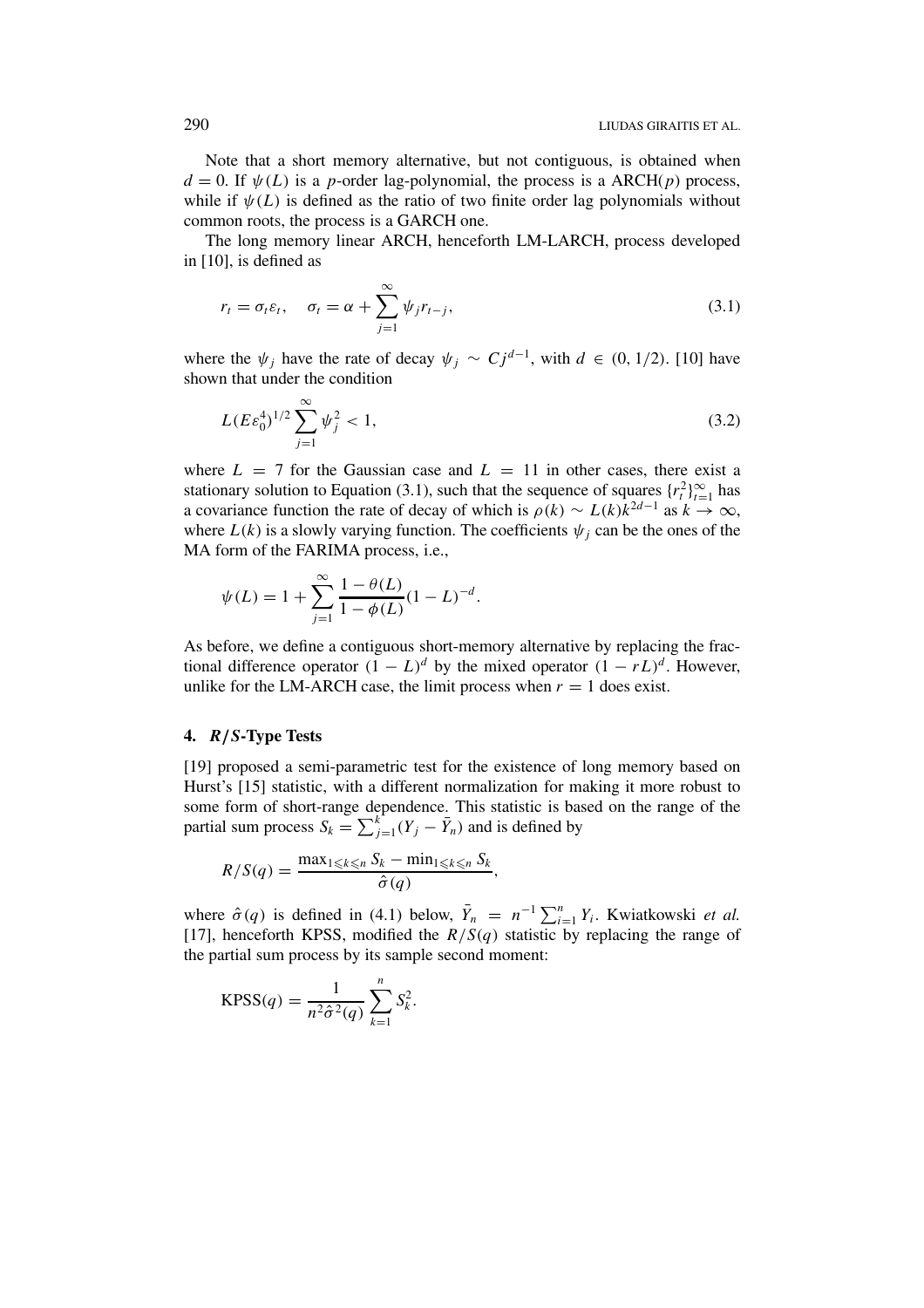Originally, that was a test for  $I(0)$  against  $I(1)$  alternatives. [18] have shown that the KPSS(*q*) test has power against  $I(d)$  process, with  $d > 0$ .

Giraitis *et al.* [9], have proposed a centering of the KPSS statistic, called the rescaled variance test *V /S*, based on the sample variance of the partial sum process:

$$
V/S(q) = n^{-1} \frac{\widehat{\text{Var}}(S_1, \ldots, S_n)}{\widehat{\sigma}^2(q)} = \frac{1}{n^2 \widehat{\sigma}^2(q)} \left[ \sum_{k=1}^n S_k^2 - \frac{1}{n} \left( \sum_{k=1}^n S_k \right)^2 \right].
$$

Under the null hypothesis of no long memory, e.g., a *I (*0*)* process, short memory linear process, etc., these statistics have well-known asymptotic distributions, which are functionals of the Brownian bridge,  $W^0(t) = W(t) - tW(1)$ ,  $W(t)$  being the standard Wiener process.

R/S statistic: 
$$
n^{-1/2} R/S(q) \Rightarrow \max_{0 \le t \le 1} W^0(t) - \min_{0 \le t \le 1} W^0(t);
$$
  
\nRPSS statistic: RPSS(*q*)  $\Rightarrow \int_0^1 (W^0(t))^2 dt;$   
\nV/S statistic:  $V/S(q) \Rightarrow \int_0^1 (W^0(t))^2 dt - \left(\int_0^1 W^0(t) dt\right)^2.$ 

The distribution functions of these statistics are expressed in the form of series expansions which converge very quickly. Interested readers are referred to Giraitis *et al.* [9] for more details.

The quantity  $\hat{\sigma}(q)$  in the above statistics is defined by

$$
\hat{\sigma}^2(q) = \hat{\gamma}_0 + 2 \sum_{i=1}^q \omega_i(q) \hat{\gamma}_i, \quad \omega_i(q) = 1 - \frac{1}{q+1}, \tag{4.1}
$$

which is the HAC variance estimator proposed in [20], the sample autocovariances  $\hat{\gamma}_i$  at lag *i* account for the possible short-range dependence up to the *q*th order, with weights  $\omega_i(q)$  corresponding to the Bartlett window. There is no selection rule for choosing the order  $q$ , although  $q$  should be related to the sample size to satisfy  $1/q + q/n \to 0$  as  $n \to \infty$ . A standard choice is  $q = \sqrt{n}$ . However, given that the power of the tests tend to their size for that bandwidth, we consider alternative selection rules such as the VARHAC estimator  $\hat{\sigma}_V^2$ , introduced in a multivariate framework in [5]. The estimator  $\hat{\sigma}_V^2$ , is defined as

$$
\hat{\sigma}_{V}^{2} = \frac{\hat{\sigma}_{k}^{2}}{(1 - \sum_{i=1}^{k} \hat{\zeta}_{i})^{2}},
$$

where  $\hat{\sigma}_k^2$  is the innovation covariance matrix of an AR model fitted on the series,  $\hat{\zeta}_i$  are the estimated coefficients of the AR model, the order *k* of which is selected by using either the Akaike (AIC) or the Schwarz (BIC) information criteria. We denote these estimators by  $\hat{\sigma}_{V_{\text{BIC}}}^2$  and  $\hat{\sigma}_{V_{\text{AIC}}}^2$ .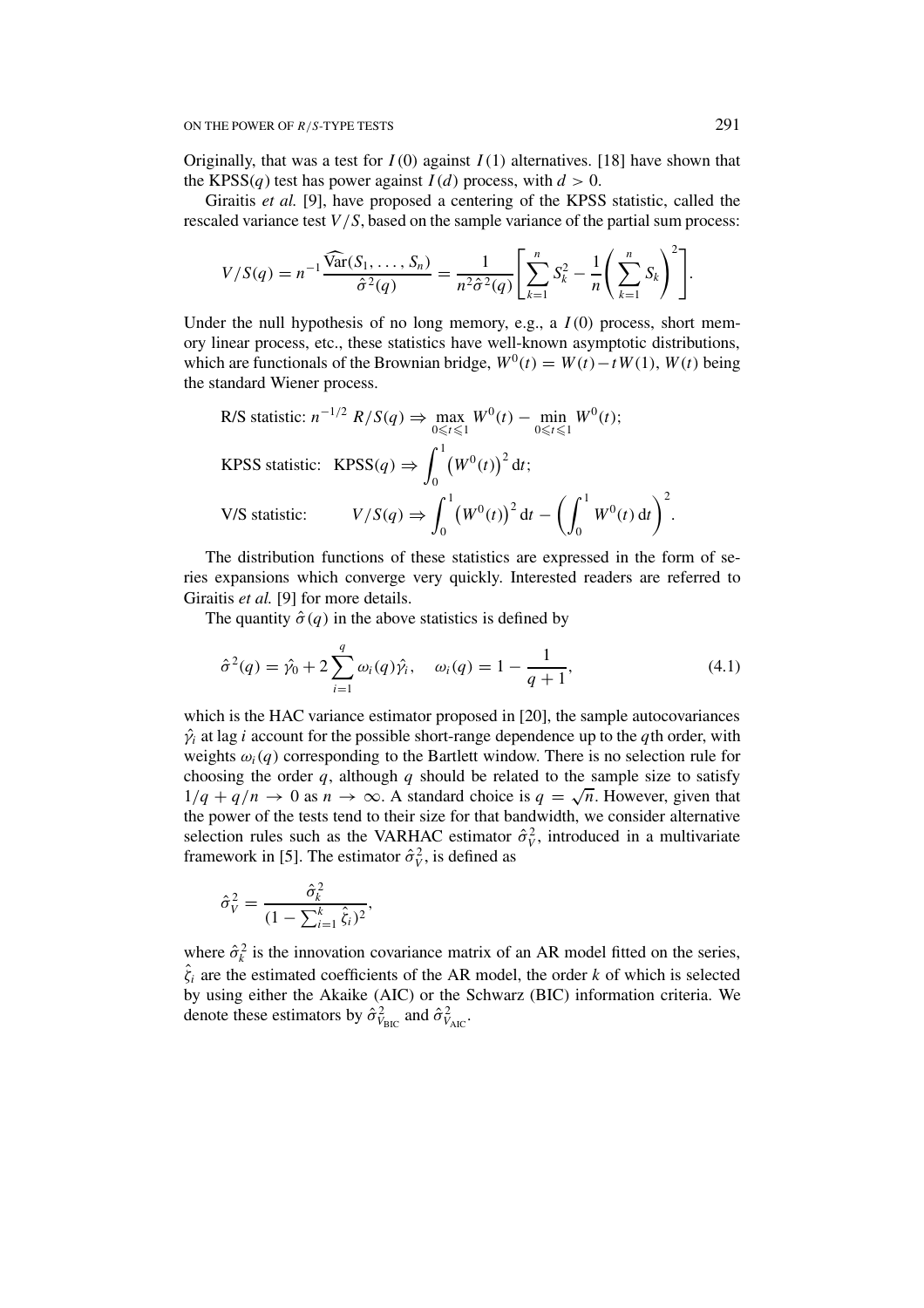Since described tests are based on the typical shape of the spectrum near the zero frequency of long memory series, they work well for the parametric class of FI(*d*) processes, but are by construction invalid with the Gegenbauer process if  $\omega > 0$ , i.e., the process has a persistent component at a frequency strictly larger than zero. Our purpose is to investigate the power of these tests against contiguous alternatives: long memory models with a singularity at a frequency in a very close positive neighborhood of the zero frequency, and the semi-long memory FARIMA, LARCH, and ARCH, in which the fractional difference operator *(*1−*L)<sup>d</sup>* is replaced by the operator  $(1 - rL)^d$  with  $r < 1$ .

# **5. Monte Carlo Simulations**

We consider the following data generating processes (DGP), which correspond to the "almost" long memory alternatives. The null hypotheses are defined by setting  $d = 0$  for DGP A, B and C, and by DGP E for DGP D.

*DGP A*: the Gegenbauer process,

$$
(1 - 2\cos \omega L + L^2)^d Y_t = \varepsilon_t, \quad \varepsilon_t \sim N(0, 1),
$$

for several values of *d* and *ω*, i.e., *d* = 0.10, 0.15, 0.20, with cos *ω* = 0.99999, 0.9999, 0.999, 0.99, 0.95, i.e., *ω* = 0*.*00447*,* 0*.*01414*,* 0*.*04472*,* 0*.*14154*,* 0*.*31756.

We also consider the cases of poles of the form  $\omega = cn^{-1/2}$ , for  $n = 100, 200$ ,  $\ldots$ , 1000, and  $c = 1$ .

*DGP B*: the semi-long memory FARIMA(0, d, 0) process,

$$
(1 - rL)^d Y_t = \varepsilon_t, \quad \varepsilon_t \sim N(0, 1),
$$

for several values of  $r = 0.999, 0.99, 0.9$  and  $d = 0.20, 0.30, 0.40$ . *DGP C*: a semi-long memory LARCH process,

$$
r_t = \sigma_t \varepsilon_t, \quad \varepsilon_t \sim N(0, 1), \; \sigma_t = \alpha + \sum_{j=1}^{\infty} \psi_j r_{t-j},
$$

where the coefficients  $\psi_i$  are the ones of the MA form of the FARIMA(1, d, 1) process, where  $(1 - L)^d$  is replaced by  $(1 - rL)^d$ , i.e.

$$
\psi(L) = 1 + \sum_{j=1}^{\infty} \frac{1 - \theta L}{1 - \phi L} (1 - rL)^{-d},
$$

for several values of  $r = 0.999, 0.99, 0.9$  and  $d = 0.20, 0.30, 0.40$ . *DGP D*: a semi-long memory ARCH process,

$$
r_t = \sigma_t \varepsilon_t, \quad \varepsilon_t \sim N(0, 1), \; \sigma_t^2 = \alpha + \sum_{j=1}^{\infty} \psi_j r_{t-j}^2,
$$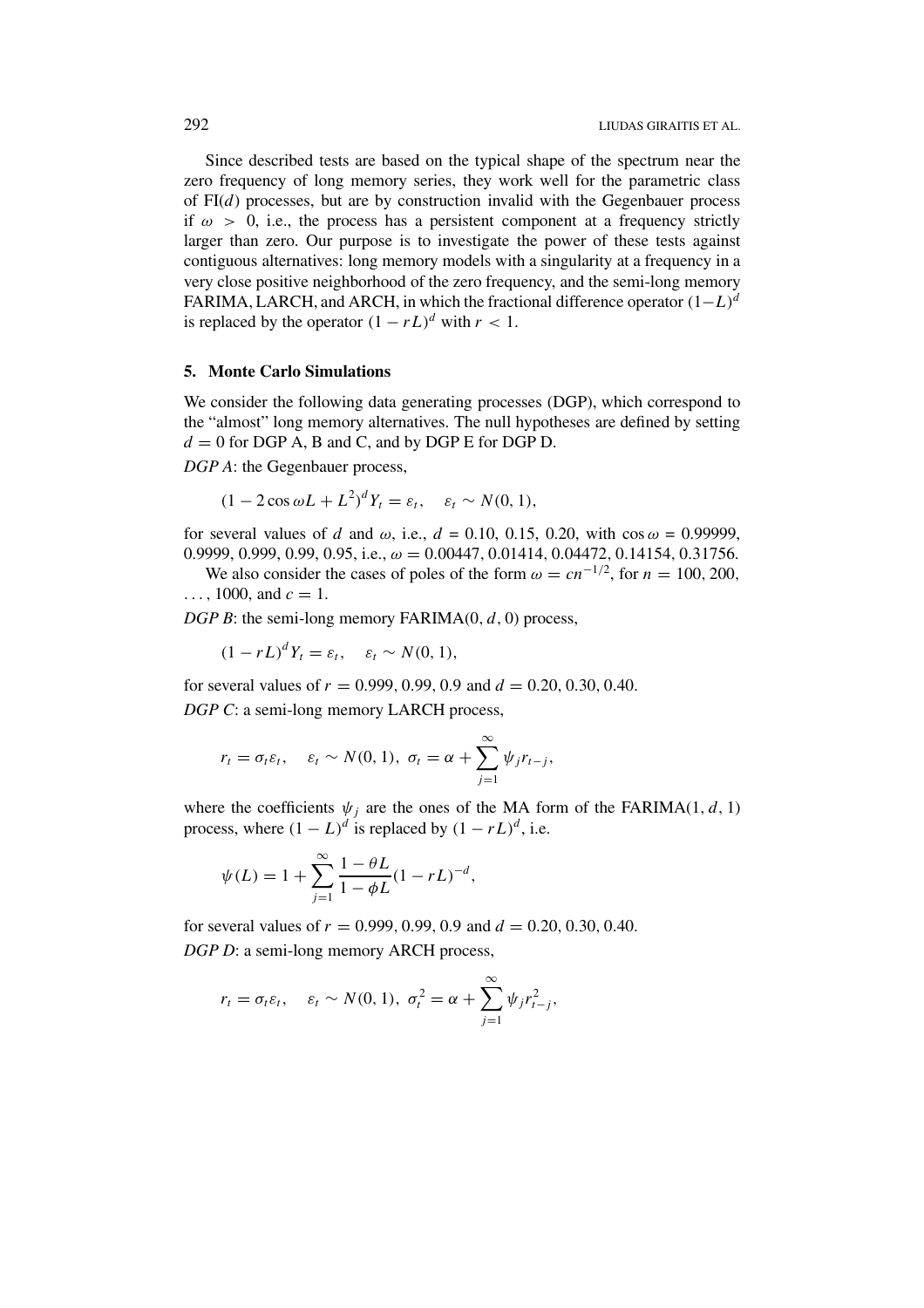where the coefficients  $\psi_i$  are the ones of a FIGARCH process, in which the filter  $(1 - L)^d$  is replaced by  $(1 - rL)^d$ , for several values of  $r = 0.999, 0.99, 0.9$  and *d* = 0*.*20*,* 0*.*30*,* 0*.*40.

*DGP E*: We consider three particular cases of short memory alternatives for DGP D: an ARCH(1), an ARCH(2), and a GARCH(1*,* 1) process.

We considered here two sample sizes:  $n = 500, 1000$ . The expansion of fractional filters is truncated at the order 2000. DGP A and DGP B use 2000 pre-sample observations, i.e. the length of the fractional filter since these DGP have a MA form. However, since DGP C and DGP D do not have such a MA form, we use 30000 pre-sample observations for avoiding dependence on initial conditions.

Given that the three statistics *R/S*, *V /S* and KPSS converge to random variables with known analytical distribution functions, we can compute the *P*-values for each simulation result. These statistics are computed for the HAC estimator  $\hat{\sigma}^2(q)$ and several values of the autocorrelation order  $q = 0, 1, 2, 5, 10, 20, 30$ , and for the estimators  $\hat{\sigma}_{V_{\text{BIC}}}^2$  and  $\hat{\sigma}_{V_{\text{AIC}}}^2$ .

## **6. Results**

Given that we are considering a large number of DGP's, presenting the whole set of results with tables would be space consuming. Thus, we summarize some of the results by using the size-power curves advocated in [4], which is the plot of the empirical distribution, henceforth EDF, of the *P*-values of the DGP under the alternative hypothesis against the EDF of the *P*-values of the DGP satisfying the null hypothesis. (The whole set of results is available upon request.)

From the whole set of results, we conclude that the  $R/S$  statistic is more sensitive than the KPSS and the *V /S* statistic to the choice of the variance estimator  $\hat{\sigma}^2$ . For the ARCH(*p*) and GARCH(1, 1) null hypotheses, unlike the KPSS and the *V*/*S* tests, this test does not have the correct size when using the  $\hat{\sigma}_{V_{\text{AIC}}}^2$  or  $\hat{\sigma}_{V_{\text{BIC}}}^2$ estimators. This sensitivity casts doubts on the existence of a reliable and robust selection rule for the denominator of the *R/S* statistic.

For the semi-long memory LARCH, FARIMA, FIGARCH, the results do not differ too much from the standard long memory case when  $r = 0.999$ . However, when  $r$  is smaller, the power of the three tests declines, although for the semi-long memory FARIMA process, for  $d = 0.20, 0.30, 0.40,$  and  $r = 0.9$ , the  $V/S$  and  $R/S$  test do have some power for  $q = 0, 1$ , but no power at all for larger values of *q* and for both estimators  $\hat{\sigma}_{V_{\text{BIC}}}^2$  and  $\hat{\sigma}_{V_{\text{AIC}}}^2$ , see Figure 1.

The three tests have less power for the semi-long memory volatility models. For the LARCH case, if condition (3.2) is not satisfied, the test has more power for small values of *d*, i.e.,  $d = 0.20$ , the power increases for  $d = 0.30$  and decreases for  $d = 0.40$ . We meet here the issue of nonmonotonicity of the power function when the process is not stationary or close to non stationarity, and the statistic of interest depends on an estimator of the variance, see [24] and [9] for further references.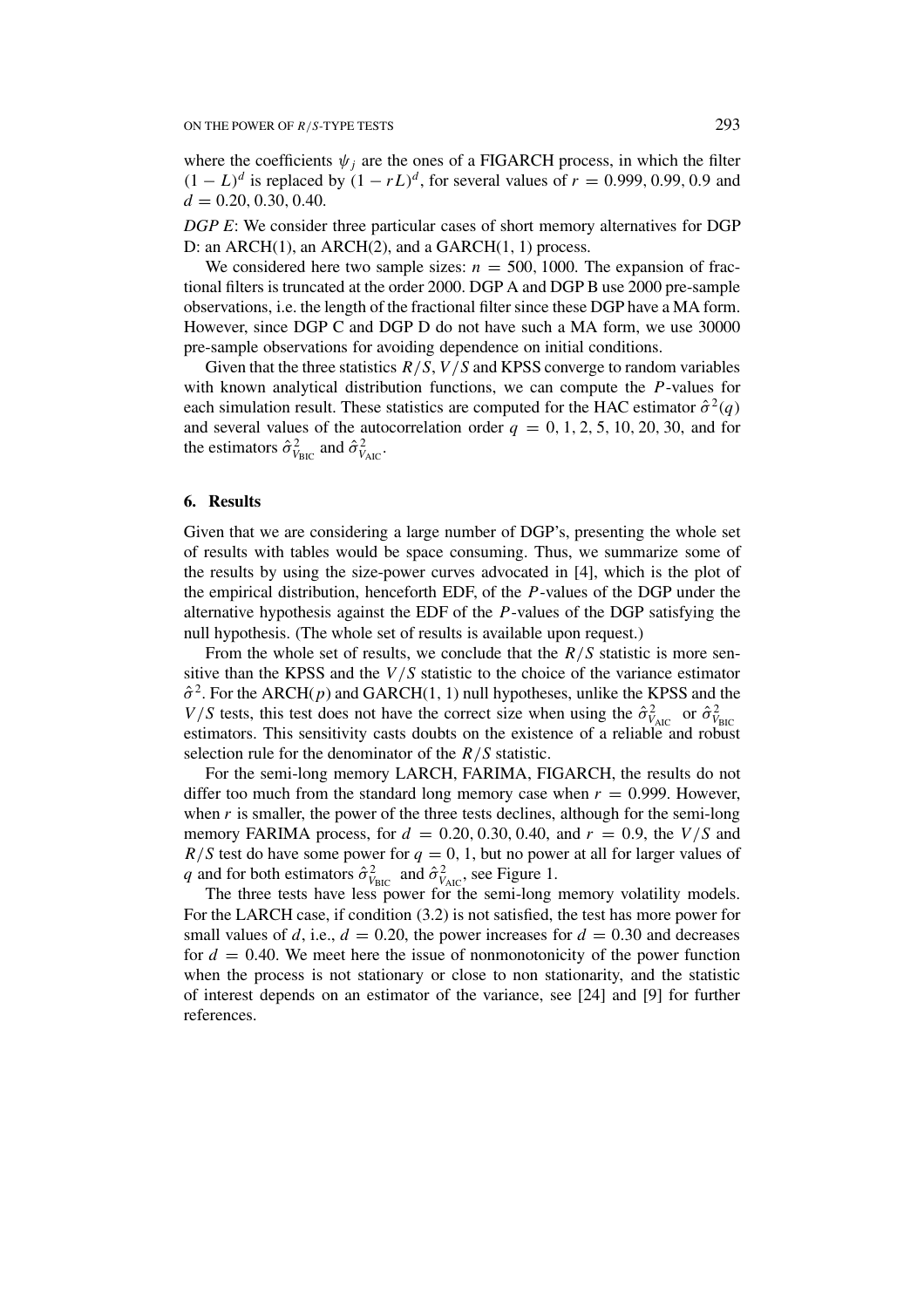

*Figure 1.* Semi FARIMA process:  $d = 0.30$ ,  $\hat{\sigma}_{V_{BIC}}^2$ ,  $n = 500$ ,  $r = 0.99$  (top) and  $r = 0.9$  (bottom).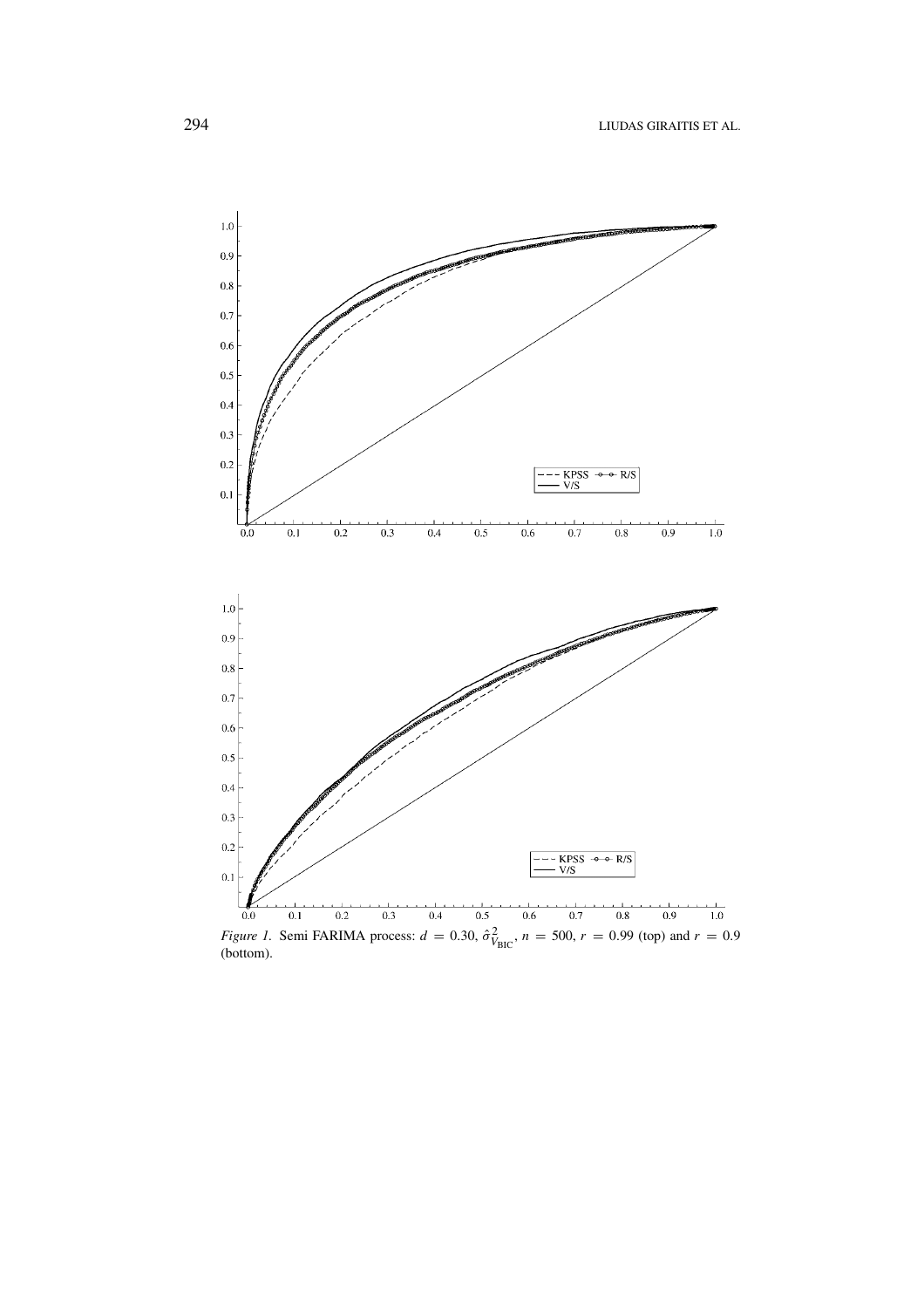

*Figure 2.* Semi LARCH(1, d, 1) process:  $\phi = 0.1$ ,  $\theta = 0.2$ ,  $d = 0.30$ ,  $\hat{\sigma}_{V_{BIC}}^2$ ,  $n = 500$ ,  $r = 0.99$  (top) and  $r = 0.9$  (bottom).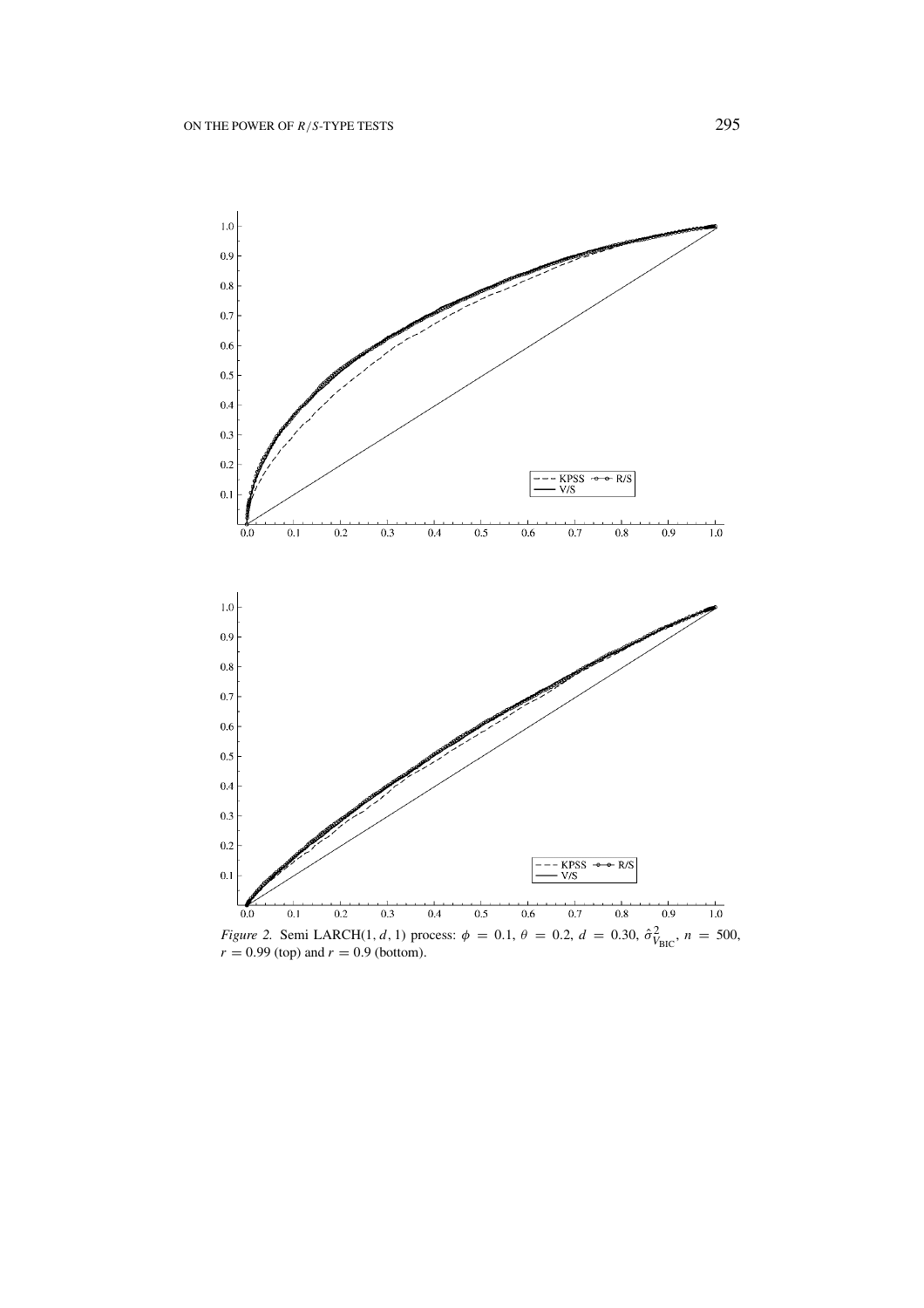

*Figure 3.* Gegenbauer process:  $d = 0.15$ ,  $\hat{\sigma}_{V_{BIC}}^2$ ,  $n = 500$ ,  $\cos \omega = 0.99999$  (top) and  $\cos \omega = 0.9999$  (bottom).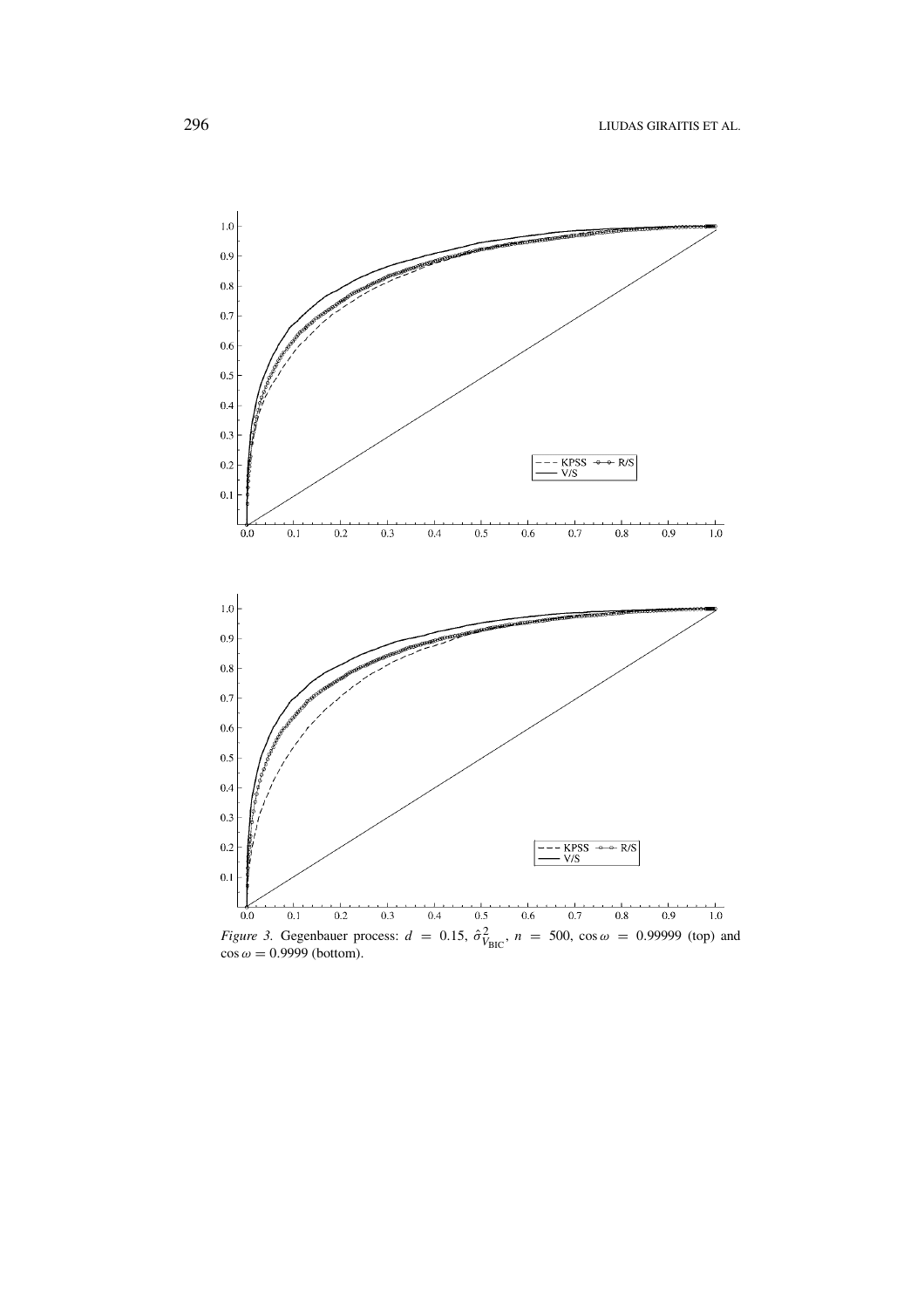

*Figure 4.* Gegenbauer process:  $d = 0.15$ ,  $\hat{\sigma}_{V_{BIC}}^2$ ,  $n = 500$ ,  $\cos \omega = 0.99$  (top) and  $\cos \omega = 0.95$  (bottom).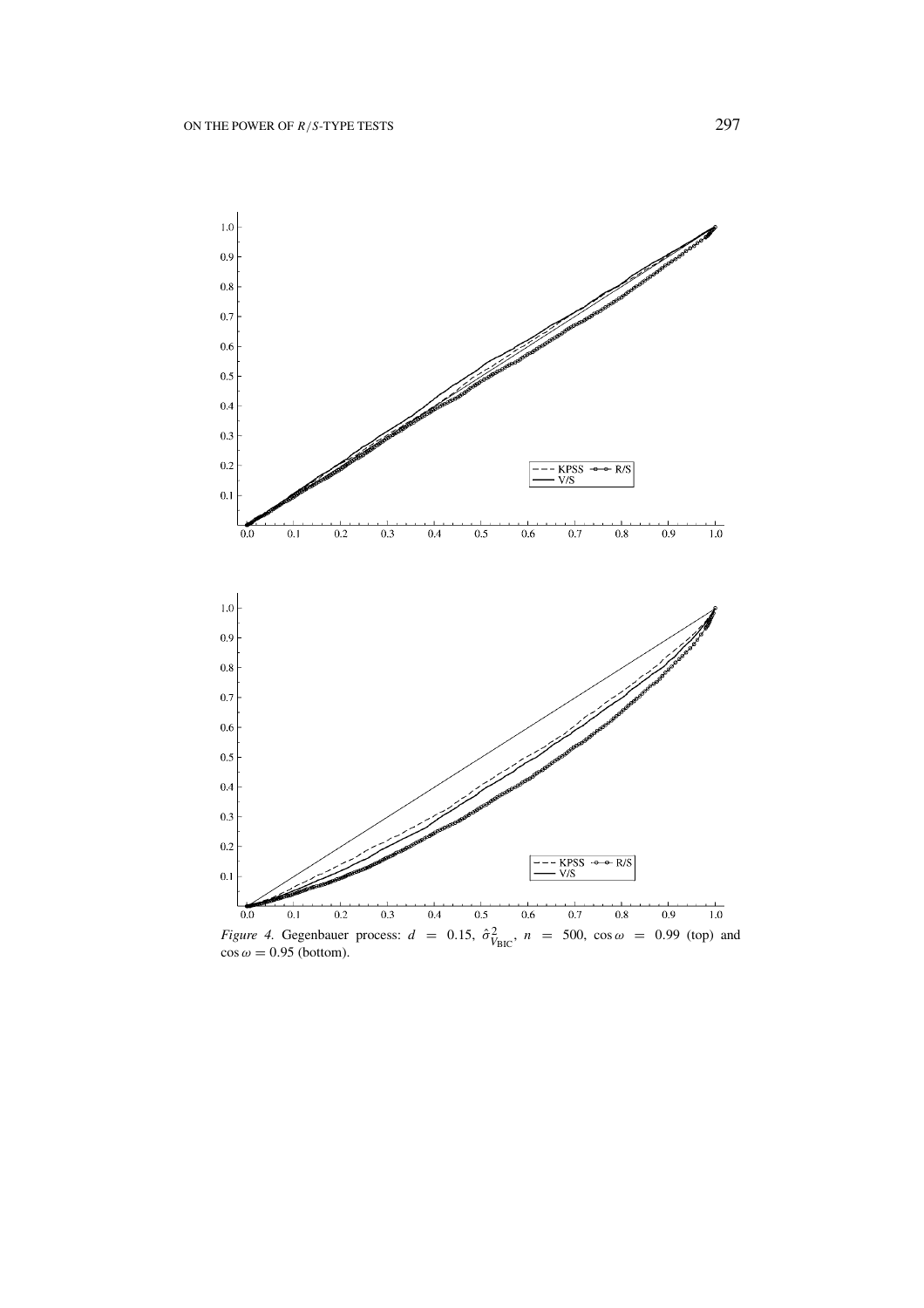For the LARCH case, with condition (3.2) satisfied, the three tests do have little power for  $d = 0.20$ . However, these tests detect the presence of long memory when  $d \ge 0.30$ , for large samples, i.e.,  $n = 1000$ , and  $r \ge 0.99$ . For  $r = 0.9$ , these tests have little power, see Figure 2, even for  $d = 0.40$ .

Results are much more appealing for the semi-long memory FIGARCH, as all the tests are able to detect the presence of long range dependence, even for  $r =$ 0.9, provided that  $q$  is not too large. In fact, for this class of process, using either estimators  $\hat{\sigma}_{V_{BIC}}^2$  or  $\hat{\sigma}_{V_{AIC}}^2$  is not appropriate as the AIC and BIC criteria would select a too large number of lags. The statistics appear to be more sensitive to  $q$  for this class of processes than for the semi-long memory FARIMA process. This result is of practical interest if we wish to detect the presence of long range dependence in the series of squared returns of asset prices, and if we believe that the appropriate model is a (semi) long memory ARCH, as seen in Section 3. In that case, we should select *q* small, i.e.,  $q \le 5$ , for the HAC estimator.

For the Gegenbauer processes when  $\cos \omega \leqslant 0.95$ , i.e.,  $\omega \geqslant 0.31756$ , the KPSS and *V /S* statistics do not reliably detect the presence of long memory, the *R/S* statistic has some power, however when *q* increases for the HAC estimator, and for the estimator  $\hat{\sigma}_{V_{BIC}}^2$ , the *R/S* statistic becomes biased as well, i.e., its power is lower than its size. However, when the poles are close to the zero frequency,  $\omega \leq 0.04472$ , and for  $q < 5$ , the three tests detect the presence of long memory. For the case of poles of the form  $\omega = cn^{-1/2}$ , the tests detect the presence of long memory for  $n = 100$ , but for  $q < 5$ . When the sample size increases, the tests have obviously more power as the singularity becomes closer to zero.

For the LARCH case, we assume that condition (3.2) is satisfied.

The curves obtained with the HAC estimator  $\sigma^2(q)$  for *q* small, i.e.,  $q = 0, 2, 5$ are over these curves obtained with the  $\hat{\sigma}_{V_{\text{BIC}}}^2$  estimator. We consider small samples,  $n = 500$  and  $d = 0.30$ . For all DGP, the three statistics detect the presence of long memory in the simulated series, except for the Gegenbauer process when  $\cos \omega = 0.99$ , see Figure 4, in that case the power of the tests are equal to their size. When  $\cos \omega = 0.95$  (see Figure 4), the test is biased; even for the HAC estimator with  $q = 2$ , the size power curve is slightly over the 45<sup>°</sup> line.

We also observe that for the figures reported here, the *V /S* test has more power than the *R/S* test. This fact, which results from the lower sensitivity of the *V /S* statistics to the variance estimator, advocates the use of this statistic.

### **References**

- 1. Andel, J.: Long memory time series models, *Kybernetica* **22** (1986), 105–123.
- 2. Baillie, R. T., Bollerslev, T. and Mikkelsen, H. O.: Fractionally integrated generalized autoregressive conditional heteroskedasticity, *J. Econometrics* **74** (1996), 3–30.
- 3. Beran, J.: *Statistics for Long-Memory Processes*, Chapman and Hall, London, 1994.
- 4. Davidson, R. and MacKinnon, J. G.: Graphical methods for investigating the size and power of hypothesis tests, *The Manchester School* **66** (1998), 1–26.